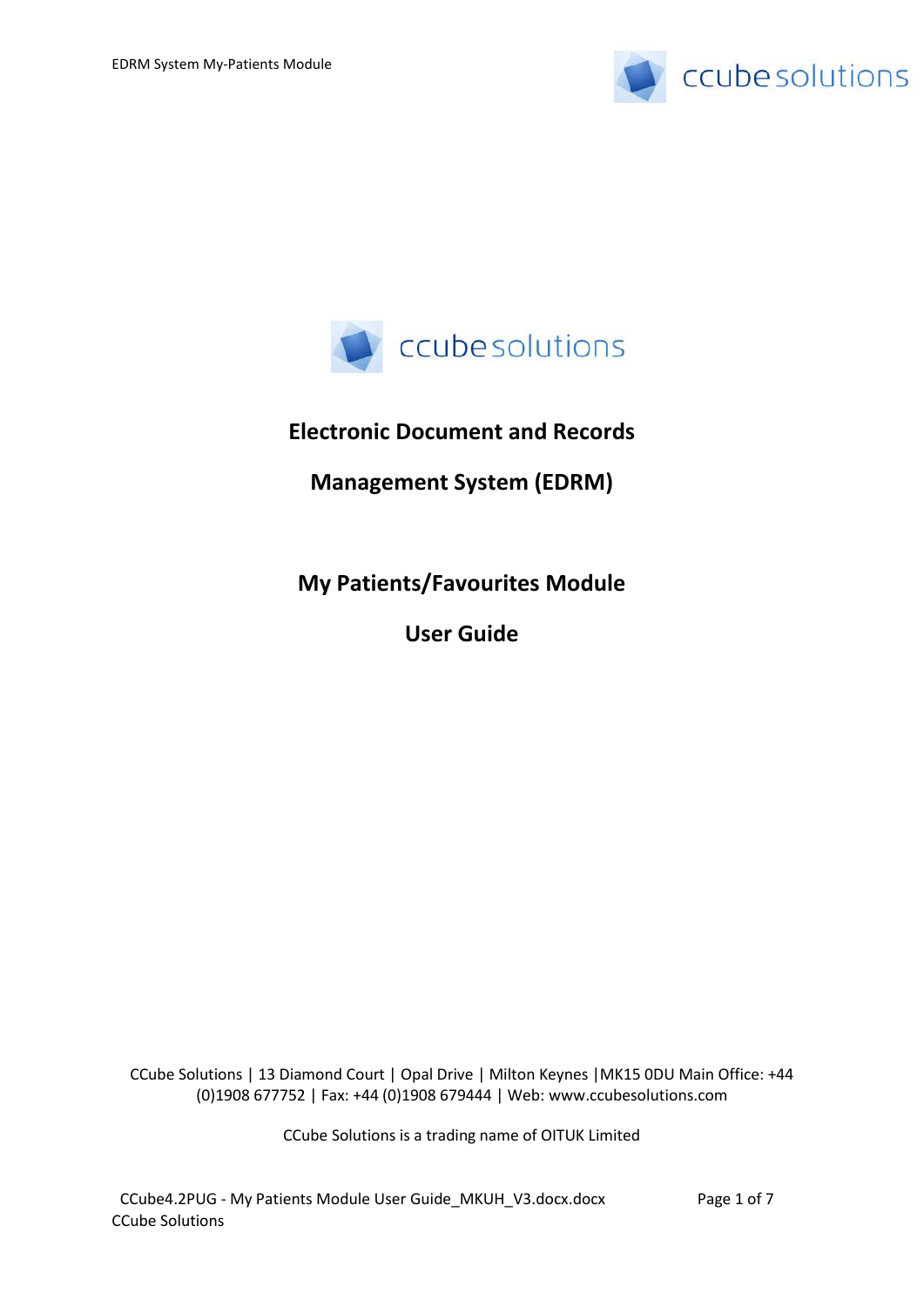

## <span id="page-1-0"></span>**1 Contents**

| 4.2 |  |
|-----|--|
| 4.3 |  |

# <span id="page-1-1"></span>**2 Revisions and Distribution**

| <b>Revision</b> | <b>Summary of Changes</b>  | l Author          | <b>Date</b> |
|-----------------|----------------------------|-------------------|-------------|
| 0.1             | Initial creation for 4.2   | Michael Robertson | 16/01/2018  |
| $\cdots$        | $\cdots$                   | $\cdots$          | .           |
| 2.0             | Content optimised for MKUH | Andrew Phelps     | 15/01/2019  |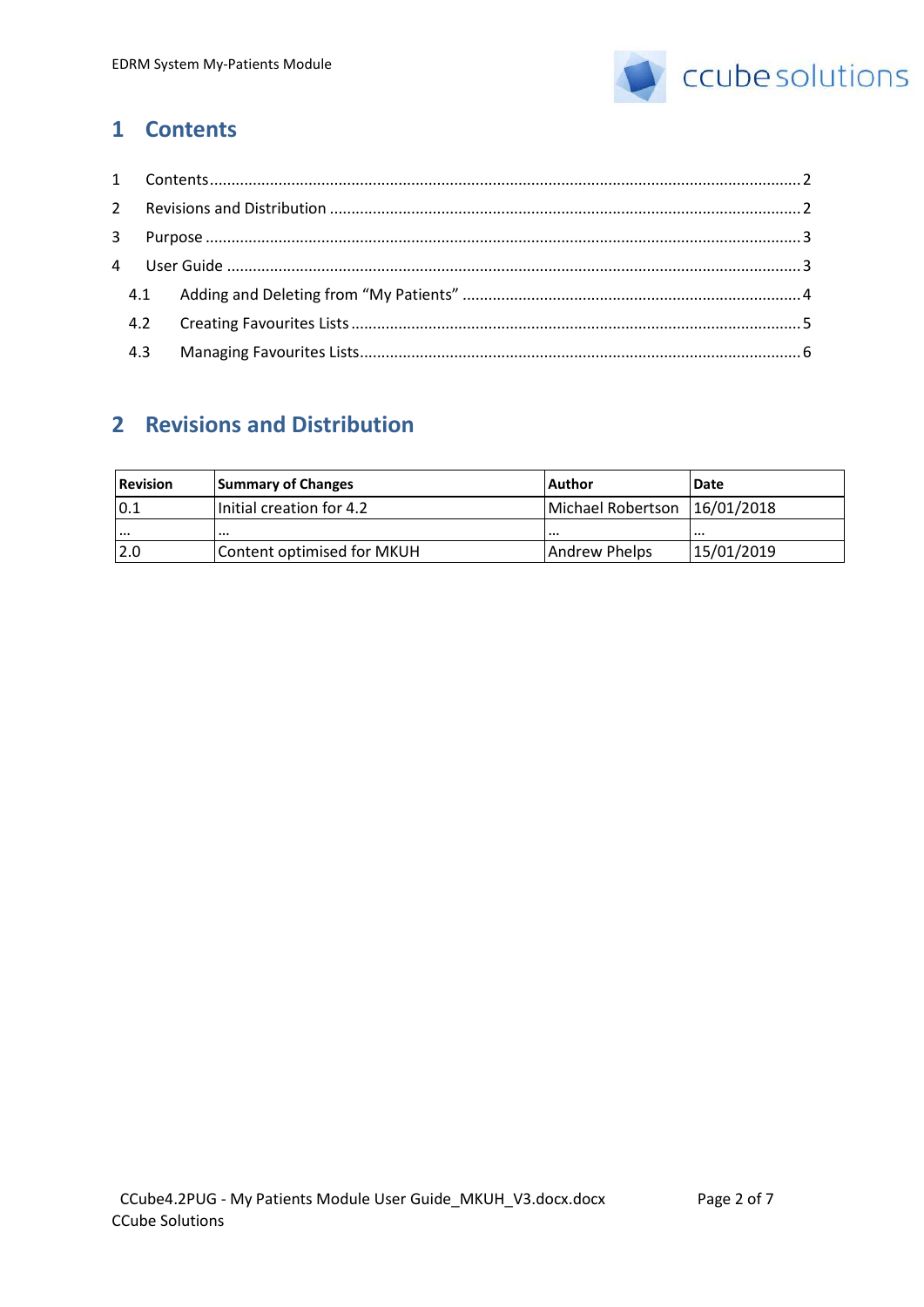

## <span id="page-2-0"></span>**3 Purpose**

The EDRM system "My Patients" module enables a user to create shortlists of patients. The My Patients module is frequently referred to as the "Favourites" module.

## <span id="page-2-1"></span>**4 User Guide**

The "My Patients" module is opened by clicking the following option in the left side menu;



The Favourites list will appear as follows;

| My Patient(s)                    |                        |                                          |                   | $\bullet$          |
|----------------------------------|------------------------|------------------------------------------|-------------------|--------------------|
| <b>List Date:</b>                | Ë<br><b>DD/MM/YYYY</b> |                                          |                   |                    |
| Select A List:                   | My Patient(s)          | Delete List<br>$\boldsymbol{\mathrm{v}}$ |                   |                    |
|                                  |                        | Add                                      |                   |                    |
| <b>Hosp No</b>                   | Name                   | Date Of Birth                            | <b>NHS Number</b> |                    |
| 1315251H<br>٠                    | Mrs Pauline CUDDY      | 15 May 1969                              | 1768098320        | ★                  |
| 123456B<br>٠                     | Mrs Pauline JAMES      | 24 Dec 1984                              | 4446883640        | ★                  |
| 0264910B<br>٠                    | Mrs Princess LEA       | 03 Jul 1972                              | 4540355686        | ★                  |
| 123456A<br>٠                     | Mrs Pauline SMITH      | 18 Jun 1973                              | 4986883640        | ★                  |
| $\blacksquare$<br>$\blacksquare$ |                        |                                          |                   | $1 - 4$ of 4 items |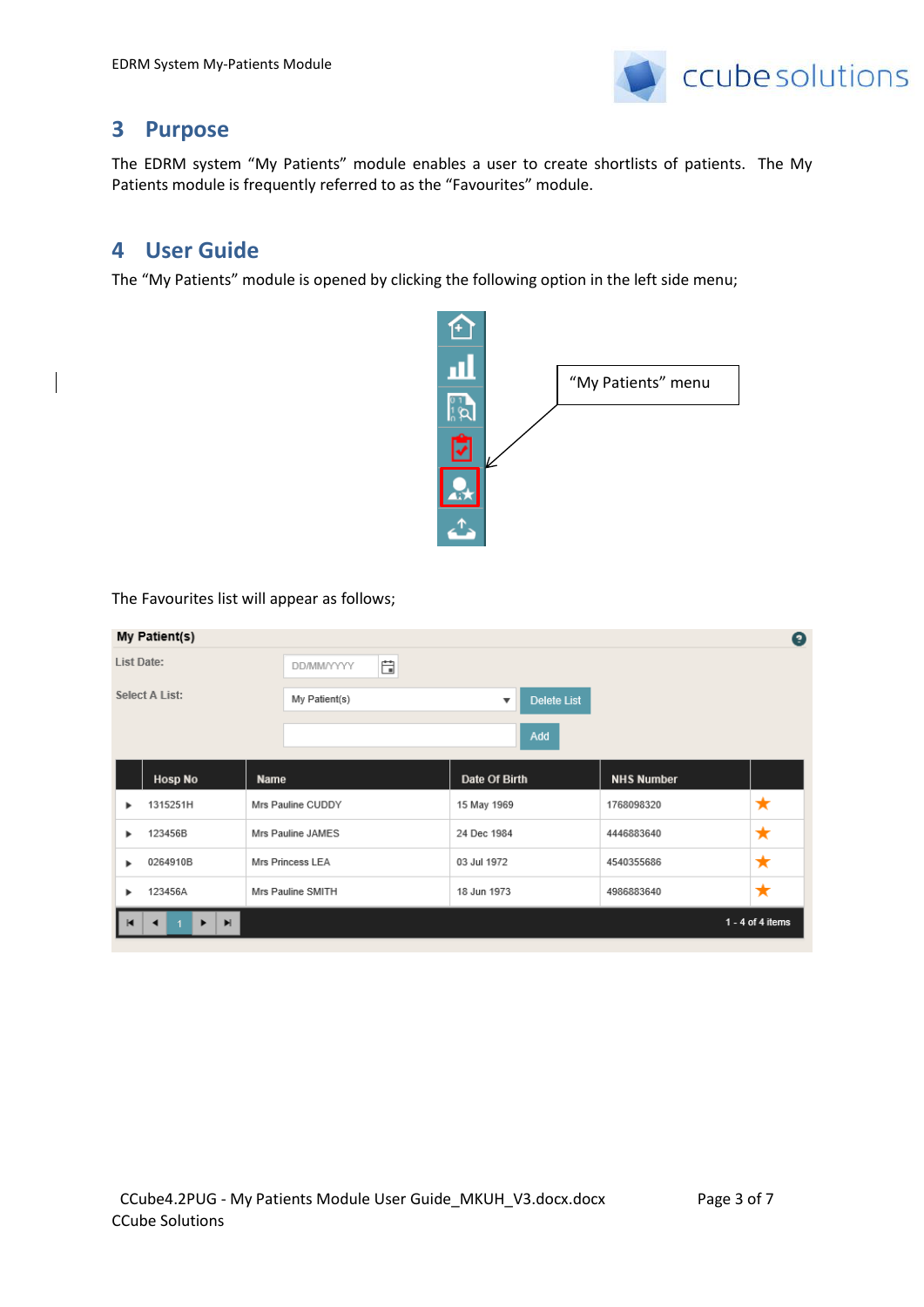

### <span id="page-3-0"></span>**4.1 Adding and Deleting from "My Patients"**

A patient can be added to the My Patients list by clicking the "star" icon on the Search, Appointments or Admissions pages;

| $\mathbf{R}^{\bullet}$ |                       | Search &                                  |                         |                           |                           |                     |                                                                            |                    |                  |   | $\bullet$          |
|------------------------|-----------------------|-------------------------------------------|-------------------------|---------------------------|---------------------------|---------------------|----------------------------------------------------------------------------|--------------------|------------------|---|--------------------|
| $\blacktriangle$       |                       | <b>Hospital Number</b>                    |                         |                           |                           |                     |                                                                            |                    |                  |   |                    |
| $\frac{1}{31}$         |                       | <b>NHS Number</b>                         |                         |                           |                           |                     |                                                                            |                    |                  |   |                    |
|                        | Forename              |                                           | %test%                  |                           |                           |                     |                                                                            |                    |                  |   |                    |
| 尽                      | Surname               |                                           |                         |                           |                           |                     |                                                                            |                    |                  |   |                    |
| ш                      |                       | Date Of Birth                             | <b>DD/MM/YYYY</b>       | 白                         |                           |                     |                                                                            |                    |                  |   |                    |
| 囪                      | Sex                   |                                           |                         | $\boldsymbol{\mathrm{v}}$ |                           |                     |                                                                            |                    |                  |   |                    |
| $\mathbf{A}$           | Search                | Reset                                     |                         |                           |                           |                     |                                                                            |                    |                  |   |                    |
| â                      |                       | <b>Hosp No</b>                            | $\vert \bm{\tau} \vert$ | $\mathbf T$<br>Name       | <b>NHS Number</b>         | T)<br>Date Of Birth | 회<br>Address                                                               | T<br>G.P           | Practice         | ☆ |                    |
| ₩                      | ٠                     | 857195                                    |                         | Test eight MCCORMICK      |                           | 01 Jan 1980         | 56 Longsdale Street Lagos<br>zz99 5FZ                                      | Dr AK Kerawalla    |                  | ☆ |                    |
| I                      |                       | ▶ 857069                                  |                         | Test four MCCORMICK       |                           | 01 Jan 1981         | 33 Long Street Lagos zz99<br>5FZ                                           | Dr SM Weatherhead  |                  | ☆ |                    |
|                        |                       | $\blacktriangleright$ 857154              |                         | Test seven MCCORMICK      |                           | 01 Jan 1981         | 55 Trippers Road Lagos zz99<br>5ez                                         | Dr AK Kerawalla    |                  | ☆ |                    |
|                        |                       | ▶ 857290                                  |                         | Test ten MCCORMICK        |                           | 01 Jan 1981         | 101 Boxing Lane Herare zz99<br>5HZ                                         | Dr AK Kerawalla    |                  | ☆ |                    |
|                        | $\blacktriangleright$ | 857048                                    |                         | Test three MCCORMICK      |                           | 01 Jan 1981         | 33 Long Avenue Lagos ZZ99<br>5FZ                                           | Dr SM Weatherhead  |                  | ☆ |                    |
|                        |                       | $+ 493518$                                |                         | <b>Test PATIENT</b>       | 0000000000                | 06 Jun 1966         | Path Lab                                                                   |                    |                  | ☆ |                    |
|                        | ٠                     | 751352                                    |                         | <b>Test PATIENT</b>       |                           | 01 Jan 2005         | 14 Bluebell Close Flitwick<br>Bedford MK45 1NS                             | Dr HL Ling         |                  | * |                    |
|                        |                       | ▶ 815545                                  |                         | <b>Test TEST</b>          | 1234567890                | 01 Jan 2000         | Milton Keynes Hospital<br>Standing Way Eaglestone<br>Milton Keynes MKB 5LD |                    |                  | ☆ |                    |
|                        |                       | $-732762$                                 |                         | Zzztesttu2 TEST12         |                           | 04 Feb 1962         | 3 Charlton Close Swanbourne<br>Milton Keynes MK17 0SX                      | JONATHAN FAIRFIELD |                  | ☆ |                    |
|                        |                       | $2 \times M$<br> A <br>$\overline{1}$     |                         |                           |                           |                     |                                                                            |                    |                  |   | 1 - 20 of 40 items |
|                        |                       |                                           |                         |                           |                           |                     |                                                                            |                    |                  |   |                    |
|                        |                       |                                           |                         |                           |                           |                     |                                                                            |                    |                  |   |                    |
| $\mathbf{a}$           |                       | Appointments A<br><b>Appointment Date</b> | 14/01/2019              | 自                         |                           |                     |                                                                            |                    |                  |   |                    |
| $\mathbf{R}^{\alpha}$  | AM/PM                 |                                           | Both                    |                           | $\overline{\mathbf v}$    |                     |                                                                            |                    |                  |   |                    |
| $\frac{1}{31}$         |                       | Speciality                                | $-$ ALL $-$             |                           | $\blacktriangledown$      |                     |                                                                            |                    |                  |   |                    |
| 尽                      |                       | Clinician                                 |                         | CCube OITUK               | $\overline{\mathbf v}$    |                     |                                                                            |                    |                  |   |                    |
| 山                      | Clinic                |                                           |                         | MKUH Test Clinic          | $\boldsymbol{\mathrm{v}}$ |                     |                                                                            |                    |                  |   |                    |
|                        |                       |                                           |                         |                           |                           |                     |                                                                            |                    |                  |   |                    |
| 囪                      |                       | Time                                      |                         | <b>Hospital Number</b>    | <b>Name</b>               | <b>Type</b>         | <b>Specialty</b>                                                           | Clinician          | <b>Clinic</b>    |   | ■☆                 |
| $\mathbf{A}$           | Þ                     | 08:00                                     |                         | 623934                    | Zzz703Test11 Craigtest1   | Referral            | Audiology                                                                  | CCube OITUK        | MKUH Test Clinic |   | ≞☆                 |
| د                      | $\blacktriangleright$ | 08:15                                     |                         | 661732                    | Xxtestpatient Test        | Referral            | Dermatology                                                                | CCube OITUK        | MKUH Test Clinic |   | ≞☆⊿                |

| $\mathbf{A}$   | ь                     | 08:00                                                                         | 623934 | Zzz703Test11 Craigtest1          | Referral | Audiology   | CCube OITUK | <b>MKUH Test Clinic</b> | ■☆          |                  |
|----------------|-----------------------|-------------------------------------------------------------------------------|--------|----------------------------------|----------|-------------|-------------|-------------------------|-------------|------------------|
| ÷              | ٠                     | 08:15                                                                         | 661732 | Xxtestpatient Test               | Referral | Dermatology | CCube OITUK | <b>MKUH Test Clinic</b> | <b>A</b> ☆▲ |                  |
|                | ٠                     | 08:30                                                                         | 761490 | Zzzbttest Zzzbttesta             | Referral | Audiology   | CCube OITUK | <b>MKUH Test Clinic</b> | ■☆          |                  |
| $\mathbf{x}^*$ | $\blacktriangleright$ | 08:45                                                                         | 748046 | Zzzbttesttwo Zzzbttesttwo        | Referral | Cardiology  | CCube OITUK | MKUH Test Clinic        | 自大          |                  |
| Æ              | н                     | 09:00                                                                         | 741215 | Zzztest0506 Zzztest0506          | Referral | Dermatology | CCube OITUK | <b>MKUH Test Clinic</b> | ■☆          |                  |
|                | $\blacktriangleright$ | 09:15                                                                         | 741191 | Zzztest0406 Zzztest0406          | Referral | Cardiology  | CCube OITUK | <b>MKUH Test Clinic</b> | ■☆          |                  |
|                | ٠                     | 09:30                                                                         | 739588 | Zzztestrd80905<br>Zzztestrd80905 | Referral | Audiology   | CCube OITUK | <b>MKUH Test Clinic</b> | ■☆          |                  |
|                | ٠                     | 09:45                                                                         | 748061 | Zzztestfive Zzztestfive          | Referral | Dermatology | CCube OITUK | MKUH Test Clinic        | ■☆          |                  |
|                | $\blacktriangleright$ | 10:00                                                                         | 748048 | Zzztestfour Zzztestfour          | Referral | Audiology   | CCube OITUK | <b>MKUH Test Clinic</b> | ■★          |                  |
|                | $\blacktriangleright$ | 10:15                                                                         | 741192 | Zzztestmm1 Zzztestmm1            | Referral | Cardiology  | CCube OITUK | <b>MKUH Test Clinic</b> | ■☆          |                  |
|                | ٠                     | 10:30                                                                         | 721856 | Zzztest1710Ed<br>Zzztest1710Ed   | Referral | Dermatology | CCube OITUK | <b>MKUH Test Clinic</b> | ■☆          |                  |
|                | ٠                     | 10:45                                                                         | 721857 | Zzztest1710Ed2<br>Zzztest1710Ed2 | Referral | Cardiology  | CCube OITUK | <b>MKUH Test Clinic</b> | ■☆          |                  |
|                | ٠                     | 11:00                                                                         | 721872 | Zzztestrd81710<br>Zzztestrd81710 | Referral | Audiology   | CCube OITUK | <b>MKUH Test Clinic</b> | ■☆          |                  |
|                | ٠                     | 11:15                                                                         | 721858 | Zzztest1710Ed3<br>Zzztest1710Ed3 | Referral | Dermatology | CCube OITUK | <b>MKUH Test Clinic</b> | ■☆          |                  |
|                | H                     | $\blacktriangleright$<br>$\overline{\mathbf{c}}$<br>٠<br>$\blacktriangleleft$ |        |                                  |          |             |             |                         |             | 1 - 20 of 40 ite |

When the Favourites icon is ticked it will change to yellow to indicate the patient has been added to the current My Patients list.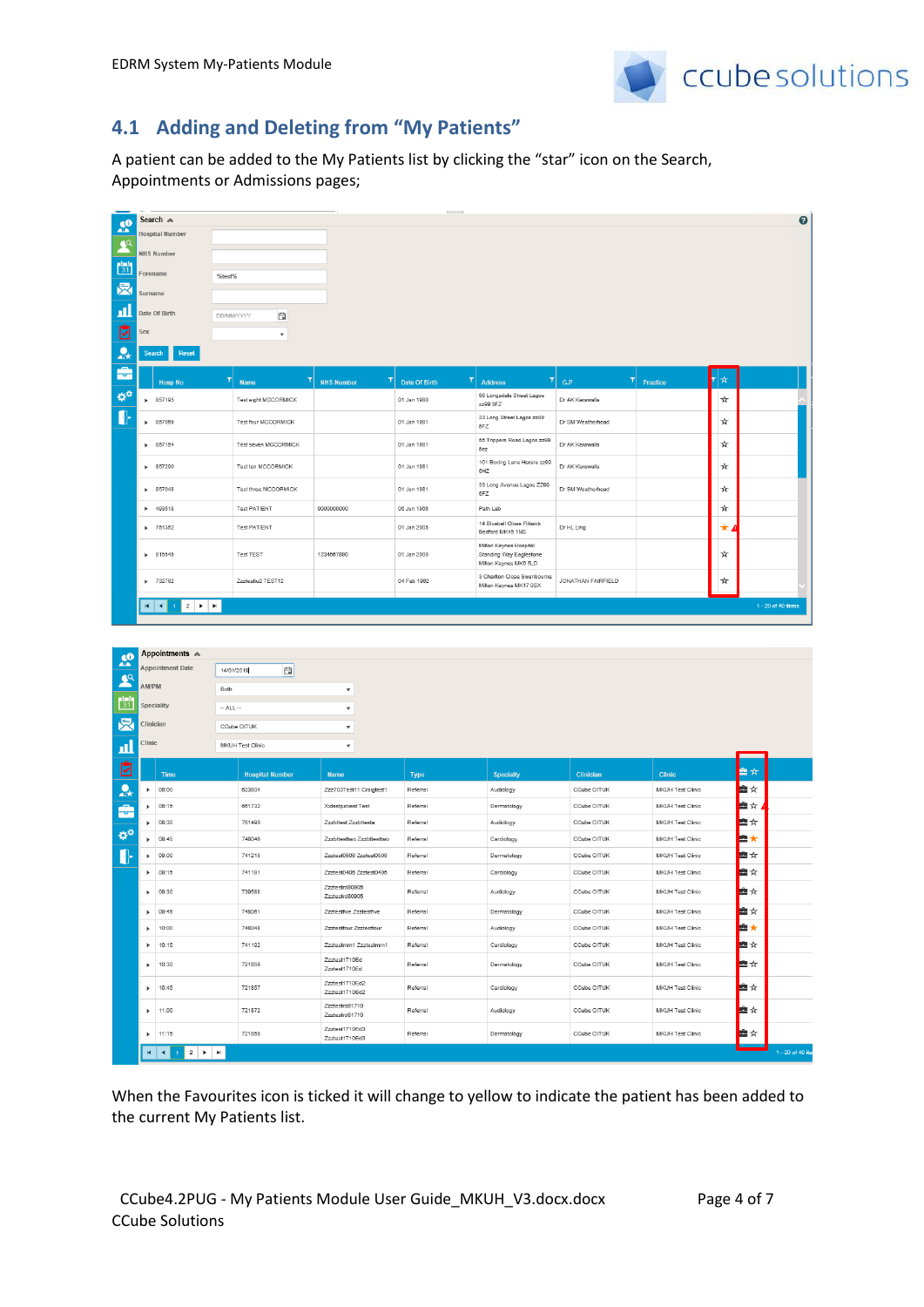

|    | <b>Hosp No</b><br>v. | Name<br>▾             | <b>NHS Number</b><br>▼ | Date Of Birth<br>▼ | <b>Address</b><br>▼                           | G.P<br>v.   | Practice                           | ▼             |
|----|----------------------|-----------------------|------------------------|--------------------|-----------------------------------------------|-------------|------------------------------------|---------------|
| ٠  | 1315251H             | Mrs Pauline CUDDY     | 1768098320             | 21 Nov 1964        | 15 Time Training Training Training<br>PP1 PP1 |             |                                    | $\star$       |
| ъ. | 999999A              | Mrs Pauline DANIELS   | 1144462929             | 21 Nov 1964        | 15 Time Training Training Training<br>PP1 PP1 |             |                                    | ÷             |
|    | 1190867X             | Mrs Pauline DONALDSON | 4762521744             | 21 Nov 1964        | 15 Time Training Training Training<br>PP1 PP1 |             |                                    |               |
|    | 0629722              | Mrs Pauline GALLOWAY  | 1223334324             | 21 Nov 1964        | 15 Time Training Training Training<br>PP1 PP1 |             |                                    | ÷             |
| ъ. | 111111A              | Mrs Pauline GLORTER   | 7879209280             | 21 Nov 1964        | 15 Time Training Training Training<br>PP1 PP1 |             |                                    |               |
|    | 1220340V             | Mrs Pauline GRIFFITHS | 4407899026             | 21 Nov 1964        | 1 Toto Wad Wad Townsfilldon<br>Exexex TT1 7TH |             |                                    | $\frac{1}{2}$ |
|    | 123456B              | Mrs Pauline JAMES     | 4446883640             | 21 Nov 1964        | 15 Time Training Training Training<br>PP1 PP1 | David Smith | <b>CCube Solutions GP Practice</b> | ☆             |
|    | 123456A              | Mrs Pauline SMITH     | 4986883640             | 21 Nov 1964        | 15 Time Training Training Training<br>PP1 PP1 |             |                                    | ☆             |

A patient can also be marked as a Favourite from within the patients Electronic Health Record page;



#### <span id="page-4-0"></span>**4.2 Creating Favourites Lists**

The 'My Favourites' functionality allows users to save lists of patients.

To create a Favourites list the user types in a name of the list they want to create and clicks the Add button.

#### **Important**

The name of a Patient List will have the following format;

### Your initials, area / department

When Add is clicked, then all the patients currently shown as Favourites will immediately be stored into the new Favourites list & disappear from the temporary My Patients list.

| My Patient(s) A |                                |                      |
|-----------------|--------------------------------|----------------------|
| ist Date:       | Ö<br><b>DD/MM/YYYY</b>         |                      |
| ielect A List:  | My Patient(s)                  | <b>Delete List</b>   |
|                 | AP, Scanning / Medical Records | Add<br>×             |
| <b>Hosp No</b>  | <b>Name</b>                    | <b>Date Of Birth</b> |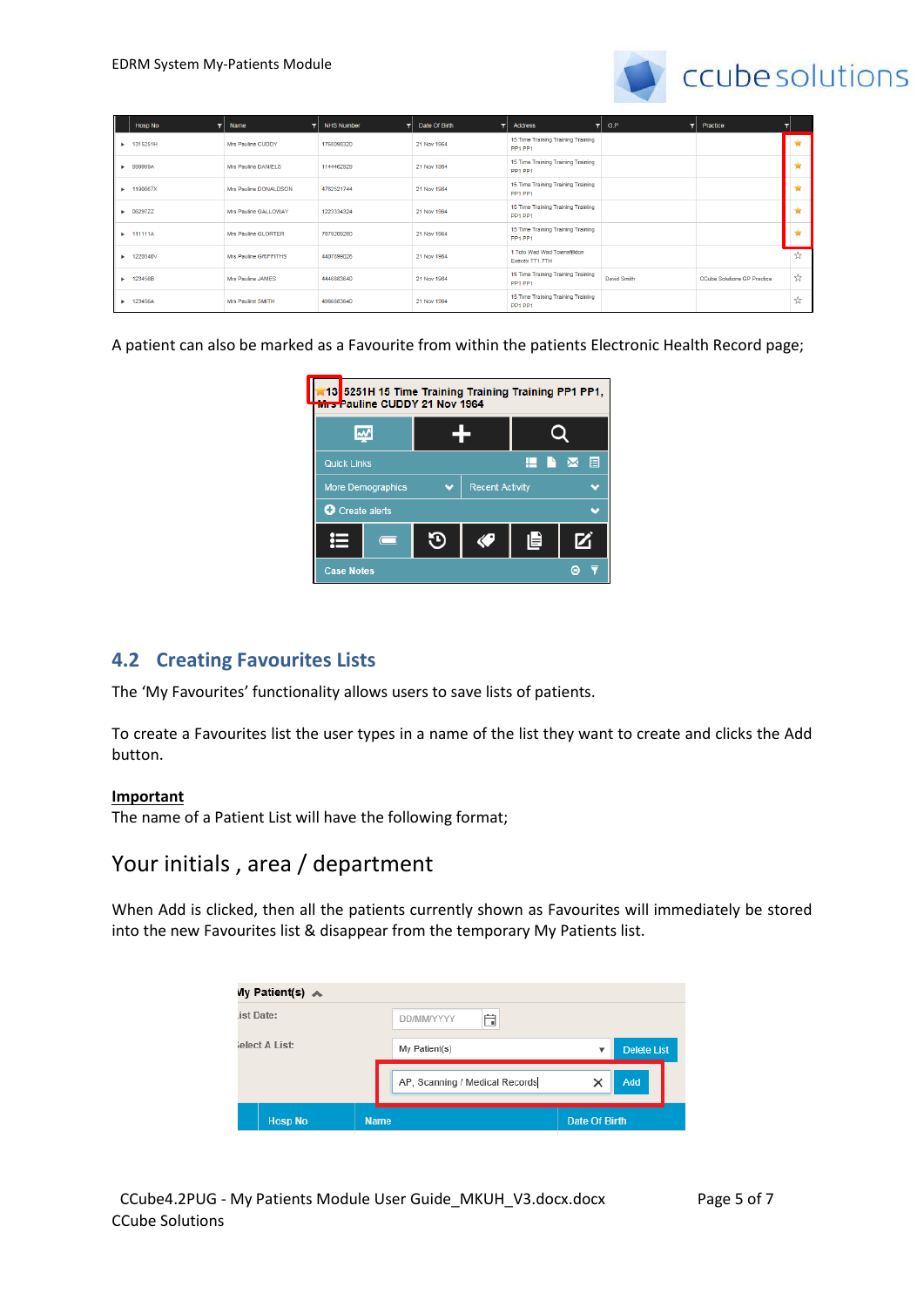

| My Patients                   |  |
|-------------------------------|--|
| Example List has been created |  |
|                               |  |

Below is an example of the new Favourites list after being created;

| rcn - ver. 4.2.1           |             | <b>Mation</b> My Patient(s) - ver. 4.2.1<br>^ [다 |                           |                    |
|----------------------------|-------------|--------------------------------------------------|---------------------------|--------------------|
| My Patient(s) A            |             |                                                  |                           |                    |
| <b>List Date:</b>          |             | 曲<br><b>DD/MM/YYYY</b>                           |                           |                    |
| Select A List:             |             | My Patient(s)                                    | $\boldsymbol{\mathrm{v}}$ | <b>Delete List</b> |
|                            |             | My Patient(s)                                    |                           |                    |
|                            |             | AP, Scanning / Medical Records                   |                           | Add                |
|                            |             | RDS, Admin / Medical Records                     |                           |                    |
| <b>Hosp No</b>             | <b>Name</b> | <b>Date Of Birth</b>                             |                           | <b>NHS Number</b>  |
| $\blacksquare$<br>$\Omega$ |             |                                                  |                           |                    |
|                            |             |                                                  |                           |                    |
|                            |             |                                                  |                           |                    |
|                            |             |                                                  |                           |                    |

When selecting a Favourites list the creator of the list and date it was created is also displayed.

| Select A List: |                                             | <b>Example List</b>  | Delete List<br>v |                   |                    |  |  |  |  |  |
|----------------|---------------------------------------------|----------------------|------------------|-------------------|--------------------|--|--|--|--|--|
|                | Created by Super Admin on 23rd January 2018 |                      |                  |                   |                    |  |  |  |  |  |
|                | <b>Hosp No</b>                              | Name                 | Date Of Birth    | <b>NHS Number</b> |                    |  |  |  |  |  |
|                | 06297ZZ                                     | Mrs Pauline GALLOWAY | 21 Nov 1964      | 1223334324        |                    |  |  |  |  |  |
| I<br>к         | н                                           |                      |                  |                   | $1 - 1$ of 1 items |  |  |  |  |  |

A user can only delete Favourites lists they have created. If they attempt to delete another users Favourites list they will see the following message;

| My Patients                                     |  |
|-------------------------------------------------|--|
| You do not have permissions to delete this list |  |
|                                                 |  |
|                                                 |  |
|                                                 |  |

#### <span id="page-5-0"></span>**4.3 Managing Favourites Lists**

The creator of a Favourites list can manage the Favourites list by using the **remove** and **copy to** function.